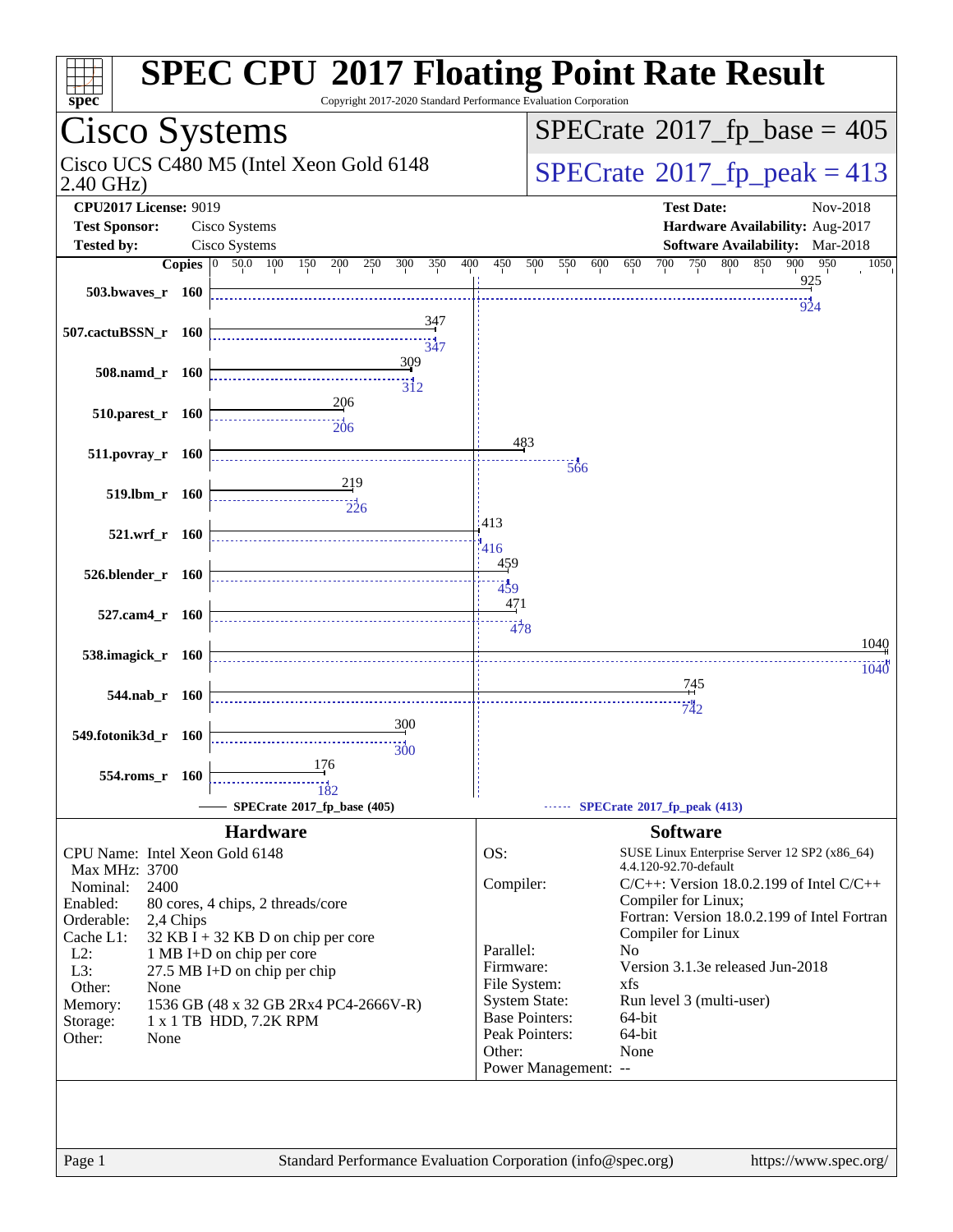

Copyright 2017-2020 Standard Performance Evaluation Corporation

# Cisco Systems

2.40 GHz) Cisco UCS C480 M5 (Intel Xeon Gold 6148  $\vert$  [SPECrate](http://www.spec.org/auto/cpu2017/Docs/result-fields.html#SPECrate2017fppeak)®[2017\\_fp\\_peak = 4](http://www.spec.org/auto/cpu2017/Docs/result-fields.html#SPECrate2017fppeak)13

 $SPECTate$ <sup>®</sup>[2017\\_fp\\_base =](http://www.spec.org/auto/cpu2017/Docs/result-fields.html#SPECrate2017fpbase) 405

**[Tested by:](http://www.spec.org/auto/cpu2017/Docs/result-fields.html#Testedby)** Cisco Systems **[Software Availability:](http://www.spec.org/auto/cpu2017/Docs/result-fields.html#SoftwareAvailability)** Mar-2018

**[CPU2017 License:](http://www.spec.org/auto/cpu2017/Docs/result-fields.html#CPU2017License)** 9019 **[Test Date:](http://www.spec.org/auto/cpu2017/Docs/result-fields.html#TestDate)** Nov-2018 **[Test Sponsor:](http://www.spec.org/auto/cpu2017/Docs/result-fields.html#TestSponsor)** Cisco Systems **[Hardware Availability:](http://www.spec.org/auto/cpu2017/Docs/result-fields.html#HardwareAvailability)** Aug-2017

**[Results Table](http://www.spec.org/auto/cpu2017/Docs/result-fields.html#ResultsTable)**

| <b>Base</b>      |                                           |                |       |                |       |                |       |               | <b>Peak</b>    |              |                |              |                |              |  |  |  |
|------------------|-------------------------------------------|----------------|-------|----------------|-------|----------------|-------|---------------|----------------|--------------|----------------|--------------|----------------|--------------|--|--|--|
| <b>Benchmark</b> | <b>Copies</b>                             | <b>Seconds</b> | Ratio | <b>Seconds</b> | Ratio | <b>Seconds</b> | Ratio | <b>Copies</b> | <b>Seconds</b> | <b>Ratio</b> | <b>Seconds</b> | <b>Ratio</b> | <b>Seconds</b> | <b>Ratio</b> |  |  |  |
| 503.bwayes_r     | 160                                       | 1735           | 925   | 1735           | 925   | 1736           | 924   | 160           | 1737           | 924          | 1736           | 924          | 1738           | 923          |  |  |  |
| 507.cactuBSSN r  | 160                                       | 584            | 347   | 583            | 347   | 585            | 346   | 160           | 584            | 347          | 585            | 346          | 584            | 347          |  |  |  |
| $508$ .namd $r$  | 160                                       | 492            | 309   | 490            | 310   | 493            | 308   | 160           | 486            | 313          | 487            | 312          | 488            | 312          |  |  |  |
| $510.parest_r$   | 160                                       | 2032           | 206   | 2028           | 206   | 2036           | 206   | 160           | 2033           | 206          | 2031           | 206          | 2037           | 206          |  |  |  |
| $511.$ povray_r  | 160                                       | 775            | 482   | 773            | 483   | 774            | 483   | 160           | 660            | 566          | 660            | 566          | 662            | 564          |  |  |  |
| 519.1bm r        | 160                                       | 768            | 220   | 768            | 219   | 769            | 219   | 160           | 746            | 226          | 746            | 226          | 747            | 226          |  |  |  |
| $521$ .wrf r     | 160                                       | 867            | 413   | 866            | 414   | 867            | 413   | 160           | 862            | 416          | 861            | 416          | 864            | 415          |  |  |  |
| 526.blender r    | 160                                       | 532            | 458   | 531            | 459   | 531            | 459   | 160           | 531            | 459          | 531            | 459          | 533            | 457          |  |  |  |
| $527$ .cam $4$ r | 160                                       | 594            | 471   | 595            | 471   | 594            | 471   | 160           | 584            | 479          | 585            | 478          | 585            | 478          |  |  |  |
| 538.imagick_r    | 160                                       | 383            | 1040  | 382            | 1040  | 383            | 1040  | 160           | 381            | 1040         | 382            | 1040         | 383            | 1040         |  |  |  |
| $544$ .nab r     | 160                                       | 366            | 736   | 362            | 745   | 362            | 745   | 160           | 363            | 742          | 364            | 740          | 361            | 745          |  |  |  |
| 549.fotonik3d r  | 160                                       | 2075           | 300   | 2075           | 300   | 2078           | 300   | 160           | 2073           | 301          | 2077           | 300          | 2078           | 300          |  |  |  |
| $554$ .roms_r    | 160                                       | 1439           | 177   | 1442           | 176   | 1443           | 176   | 160           | 1396           | 182          | 1402           | 181          | <b>1400</b>    | <u>182</u>   |  |  |  |
|                  | $SPECrate^{\otimes}2017$ fp base =<br>405 |                |       |                |       |                |       |               |                |              |                |              |                |              |  |  |  |

**[SPECrate](http://www.spec.org/auto/cpu2017/Docs/result-fields.html#SPECrate2017fppeak)[2017\\_fp\\_peak =](http://www.spec.org/auto/cpu2017/Docs/result-fields.html#SPECrate2017fppeak) 413**

Results appear in the [order in which they were run](http://www.spec.org/auto/cpu2017/Docs/result-fields.html#RunOrder). Bold underlined text [indicates a median measurement](http://www.spec.org/auto/cpu2017/Docs/result-fields.html#Median).

#### **[Submit Notes](http://www.spec.org/auto/cpu2017/Docs/result-fields.html#SubmitNotes)**

 The numactl mechanism was used to bind copies to processors. The config file option 'submit' was used to generate numactl commands to bind each copy to a specific processor. For details, please see the config file.

### **[Operating System Notes](http://www.spec.org/auto/cpu2017/Docs/result-fields.html#OperatingSystemNotes)**

Stack size set to unlimited using "ulimit -s unlimited"

#### **[General Notes](http://www.spec.org/auto/cpu2017/Docs/result-fields.html#GeneralNotes)**

Environment variables set by runcpu before the start of the run: LD\_LIBRARY\_PATH = "/home/cpu2017/lib/ia32:/home/cpu2017/lib/intel64"

 Binaries compiled on a system with 1x Intel Core i7-6700K CPU + 32GB RAM memory using Redhat Enterprise Linux 7.5 Transparent Huge Pages enabled by default Prior to runcpu invocation Filesystem page cache synced and cleared with: sync; echo 3> /proc/sys/vm/drop\_caches runcpu command invoked through numactl i.e.: numactl --interleave=all runcpu <etc> Yes: The test sponsor attests, as of date of publication, that CVE-2017-5754 (Meltdown) is mitigated in the system as tested and documented.

**(Continued on next page)**

| Page 2 | Standard Performance Evaluation Corporation (info@spec.org) | https://www.spec.org/ |
|--------|-------------------------------------------------------------|-----------------------|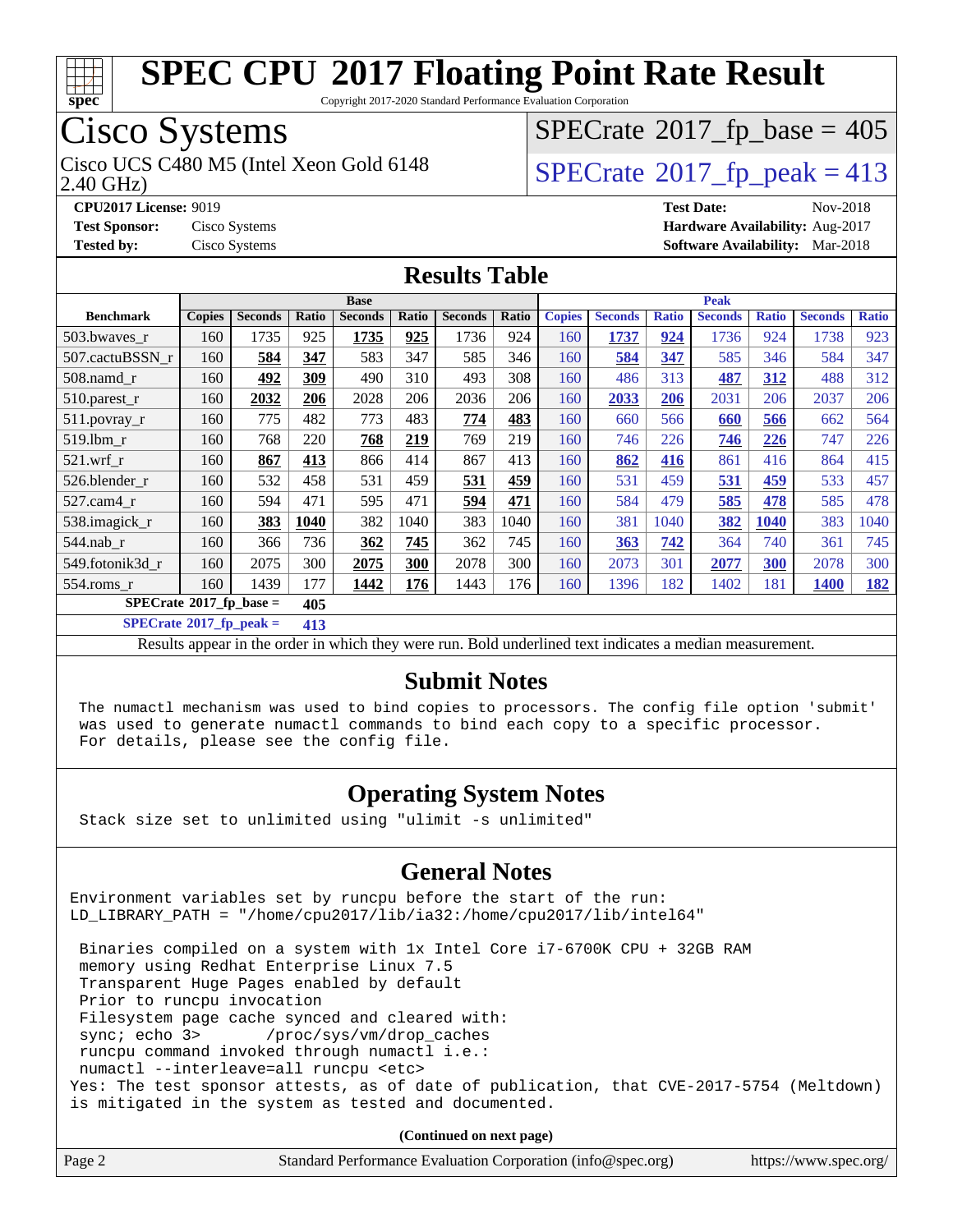

Copyright 2017-2020 Standard Performance Evaluation Corporation

# Cisco Systems

Cisco UCS C480 M5 (Intel Xeon Gold 6148  $\vert$  [SPECrate](http://www.spec.org/auto/cpu2017/Docs/result-fields.html#SPECrate2017fppeak)®[2017\\_fp\\_peak = 4](http://www.spec.org/auto/cpu2017/Docs/result-fields.html#SPECrate2017fppeak)13

 $SPECTate$ <sup>®</sup>[2017\\_fp\\_base =](http://www.spec.org/auto/cpu2017/Docs/result-fields.html#SPECrate2017fpbase) 405

2.40 GHz)

**[Tested by:](http://www.spec.org/auto/cpu2017/Docs/result-fields.html#Testedby)** Cisco Systems **[Software Availability:](http://www.spec.org/auto/cpu2017/Docs/result-fields.html#SoftwareAvailability)** Mar-2018

**[CPU2017 License:](http://www.spec.org/auto/cpu2017/Docs/result-fields.html#CPU2017License)** 9019 **[Test Date:](http://www.spec.org/auto/cpu2017/Docs/result-fields.html#TestDate)** Nov-2018 **[Test Sponsor:](http://www.spec.org/auto/cpu2017/Docs/result-fields.html#TestSponsor)** Cisco Systems **[Hardware Availability:](http://www.spec.org/auto/cpu2017/Docs/result-fields.html#HardwareAvailability)** Aug-2017

#### **[General Notes \(Continued\)](http://www.spec.org/auto/cpu2017/Docs/result-fields.html#GeneralNotes)**

Yes: The test sponsor attests, as of date of publication, that CVE-2017-5753 (Spectre variant 1) is mitigated in the system as tested and documented. Yes: The test sponsor attests, as of date of publication, that CVE-2017-5715 (Spectre variant 2) is mitigated in the system as tested and documented.

#### **[Platform Notes](http://www.spec.org/auto/cpu2017/Docs/result-fields.html#PlatformNotes)**

Page 3 Standard Performance Evaluation Corporation [\(info@spec.org\)](mailto:info@spec.org) <https://www.spec.org/> BIOS Settings: Intel HyperThreading Technology set to Enabled CPU performance set to Enterprise Power Performance Tuning set to OS Controls SNC set to Enabled IMC Interleaving set to 1-way Interleave Patrol Scrub set to Disabled Sysinfo program /home/cpu2017/bin/sysinfo Rev: r5797 of 2017-06-14 96c45e4568ad54c135fd618bcc091c0f running on linux-9r4j Mon Nov 19 22:22:55 2018 SUT (System Under Test) info as seen by some common utilities. For more information on this section, see <https://www.spec.org/cpu2017/Docs/config.html#sysinfo> From /proc/cpuinfo model name : Intel(R) Xeon(R) Gold 6148 CPU @ 2.40GHz 4 "physical id"s (chips) 160 "processors" cores, siblings (Caution: counting these is hw and system dependent. The following excerpts from /proc/cpuinfo might not be reliable. Use with caution.) cpu cores : 20 siblings : 40 physical 0: cores 0 1 2 3 4 8 9 10 11 12 16 17 18 19 20 24 25 26 27 28 physical 1: cores 0 1 2 3 4 8 9 10 11 12 16 17 18 19 20 24 25 26 27 28 physical 2: cores 0 1 2 3 4 8 9 10 11 12 16 17 18 19 20 24 25 26 27 28 physical 3: cores 0 1 2 3 4 8 9 10 11 12 16 17 18 19 20 24 25 26 27 28 From lscpu: Architecture: x86\_64 CPU op-mode(s): 32-bit, 64-bit Byte Order: Little Endian CPU(s): 160 On-line CPU(s) list: 0-159 Thread(s) per core: 2 Core(s) per socket: 20 Socket(s): 4 NUMA node(s): 8 Vendor ID: GenuineIntel **(Continued on next page)**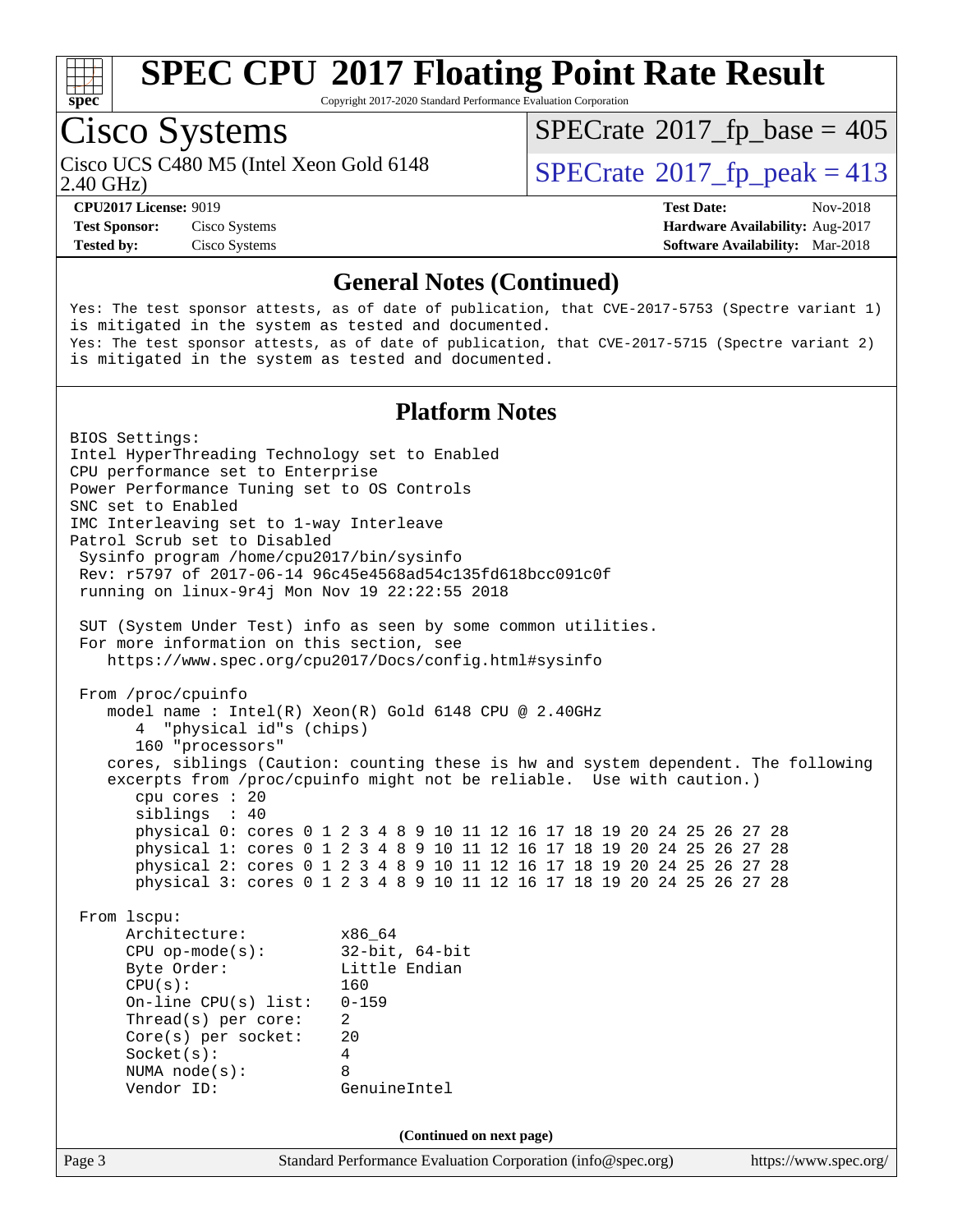

Copyright 2017-2020 Standard Performance Evaluation Corporation

### Cisco Systems<br>Cisco UCS C480 M5 (Intel Xeon Gold 6148) 2.40 GHz)

 $SPECrate$ <sup>®</sup>[2017\\_fp\\_base =](http://www.spec.org/auto/cpu2017/Docs/result-fields.html#SPECrate2017fpbase) 405

 $SPECTate$ <sup>®</sup>[2017\\_fp\\_peak = 4](http://www.spec.org/auto/cpu2017/Docs/result-fields.html#SPECrate2017fppeak)13

**[CPU2017 License:](http://www.spec.org/auto/cpu2017/Docs/result-fields.html#CPU2017License)** 9019 **[Test Date:](http://www.spec.org/auto/cpu2017/Docs/result-fields.html#TestDate)** Nov-2018 **[Test Sponsor:](http://www.spec.org/auto/cpu2017/Docs/result-fields.html#TestSponsor)** Cisco Systems **[Hardware Availability:](http://www.spec.org/auto/cpu2017/Docs/result-fields.html#HardwareAvailability)** Aug-2017 **[Tested by:](http://www.spec.org/auto/cpu2017/Docs/result-fields.html#Testedby)** Cisco Systems **[Software Availability:](http://www.spec.org/auto/cpu2017/Docs/result-fields.html#SoftwareAvailability)** Mar-2018

#### **[Platform Notes \(Continued\)](http://www.spec.org/auto/cpu2017/Docs/result-fields.html#PlatformNotes)**

| CPU family:                | 6                                                                                    |
|----------------------------|--------------------------------------------------------------------------------------|
| Model:                     | 85                                                                                   |
| Model name:                | $Intel(R)$ Xeon $(R)$ Gold 6148 CPU @ 2.40GHz                                        |
| Stepping:                  | 4                                                                                    |
| CPU MHz:                   | 2766.847                                                                             |
| $CPU$ max $MHz$ :          | 3700.0000                                                                            |
| CPU min MHz:               | 1000.0000                                                                            |
| BogoMIPS:                  | 4794.84                                                                              |
| Virtualization:            | $VT - x$                                                                             |
| Lld cache:                 | 32K                                                                                  |
| Lli cache:                 | 32K                                                                                  |
| L2 cache:                  | 1024K                                                                                |
| $L3$ cache:                | 28160K                                                                               |
| NUMA node0 CPU(s):         | $0-2, 5, 6, 10-12, 15, 16, 80-82, 85, 86, 90-92, 95, 96$                             |
| NUMA nodel CPU(s):         | 3, 4, 7-9, 13, 14, 17-19, 83, 84, 87-89, 93, 94, 97-99                               |
| NUMA node2 CPU(s):         | 20-22, 25, 26, 30-32, 35, 36, 100-102, 105, 106, 110-112, 115, 116                   |
| NUMA node3 CPU(s):         | 23, 24, 27-29, 33, 34, 37-39, 103, 104, 107-109, 113, 114, 117-119                   |
| NUMA $node4$ $CPU(s):$     | 40-42, 45, 46, 50-52, 55, 56, 120-122, 125, 126, 130-132, 135, 136                   |
| NUMA node5 CPU(s):         | 43, 44, 47-49, 53, 54, 57-59, 123, 124, 127-129, 133, 134, 137-139                   |
| NUMA node6 CPU(s):         | 60-62, 65, 66, 70-72, 75, 76, 140-142, 145, 146, 150-152, 155, 156                   |
| NUMA node7 CPU(s):         | 63, 64, 67-69, 73, 74, 77-79, 143, 144, 147-149, 153, 154, 157-159                   |
| Flags:                     | fpu vme de pse tsc msr pae mce cx8 apic sep mtrr pge mca cmov                        |
|                            | pat pse36 clflush dts acpi mmx fxsr sse sse2 ss ht tm pbe syscall nx pdpe1qb rdtscp  |
|                            | lm constant_tsc art arch_perfmon pebs bts rep_good nopl xtopology nonstop_tsc        |
|                            | aperfmperf eagerfpu pni pclmulqdq dtes64 monitor ds_cpl vmx smx est tm2 ssse3 sdbg   |
|                            | fma cx16 xtpr pdcm pcid dca sse4_1 sse4_2 x2apic movbe popcnt tsc_deadline_timer aes |
|                            | xsave avx f16c rdrand lahf_lm abm 3dnowprefetch ida arat epb invpcid_single pln pts  |
|                            | dtherm hwp hwp_act_window hwp_epp hwp_pkg_req intel_pt rsb_ctxsw spec_ctrl stibp     |
|                            | retpoline kaiser tpr_shadow vnmi flexpriority ept vpid fsgsbase tsc_adjust bmil hle  |
|                            | avx2 smep bmi2 erms invpcid rtm cqm mpx avx512f avx512dq rdseed adx smap clflushopt  |
|                            | clwb avx512cd avx512bw avx512vl xsaveopt xsavec xgetbvl cqm_llc cqm_occup_llc        |
|                            |                                                                                      |
| /proc/cpuinfo cache data   |                                                                                      |
| cache size $: 28160$ KB    |                                                                                      |
|                            |                                                                                      |
|                            | From numactl --hardware WARNING: a numactl 'node' might or might not correspond to a |
| physical chip.             |                                                                                      |
| $available: 8 nodes (0-7)$ |                                                                                      |
|                            | node 0 cpus: 0 1 2 5 6 10 11 12 15 16 80 81 82 85 86 90 91 92 95 96                  |
| node 0 size: 192095 MB     |                                                                                      |
| node 0 free: 191904 MB     |                                                                                      |
|                            | node 1 cpus: 3 4 7 8 9 13 14 17 18 19 83 84 87 88 89 93 94 97 98 99                  |
| node 1 size: 193528 MB     |                                                                                      |
| node 1 free: 193280 MB     |                                                                                      |
| node 2 size: 193528 MB     | node 2 cpus: 20 21 22 25 26 30 31 32 35 36 100 101 102 105 106 110 111 112 115 116   |
| node 2 free: 193355 MB     |                                                                                      |
|                            |                                                                                      |
|                            |                                                                                      |
|                            | (Continued on next page)                                                             |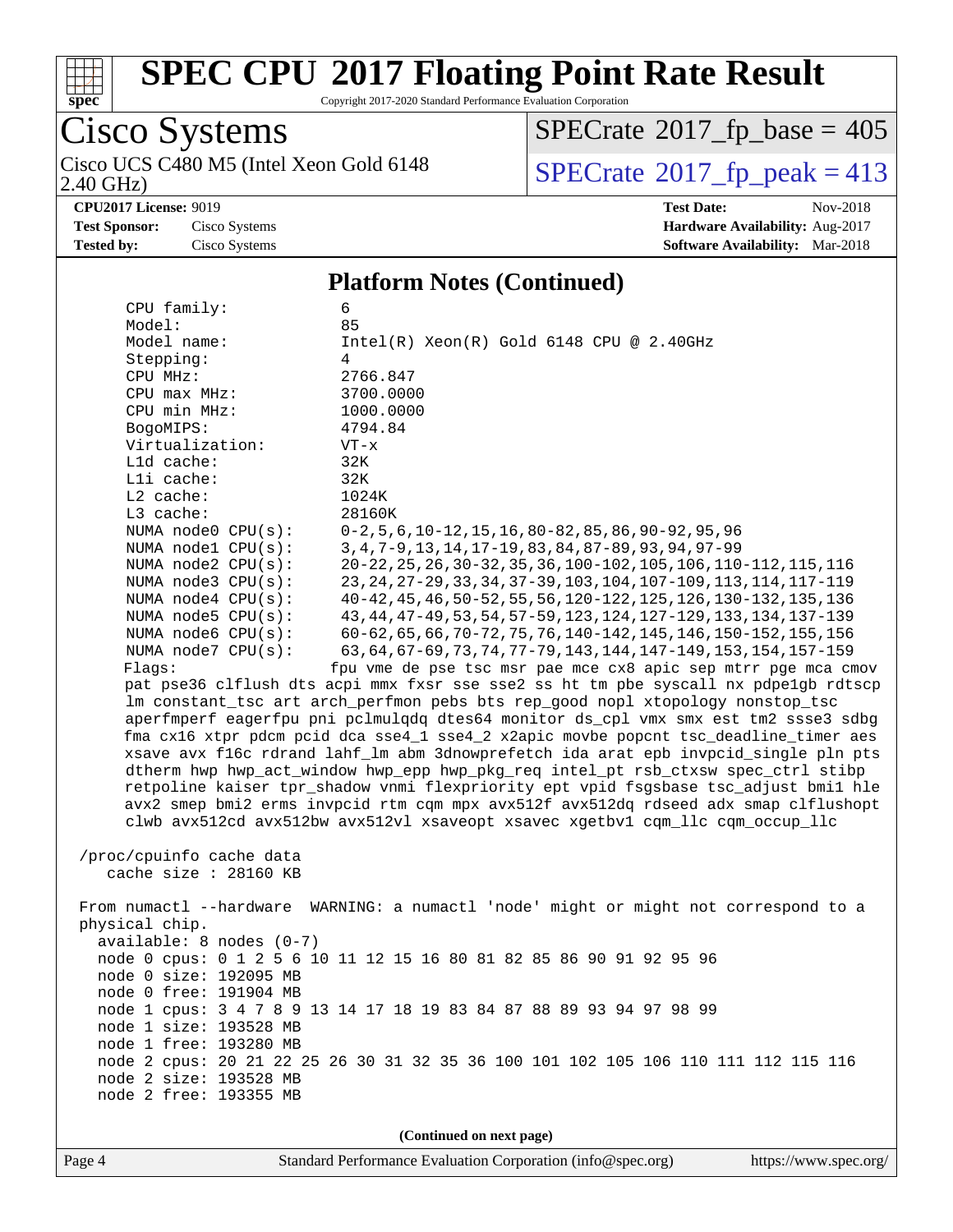

Copyright 2017-2020 Standard Performance Evaluation Corporation

Cisco Systems

2.40 GHz) Cisco UCS C480 M5 (Intel Xeon Gold 6148  $\big|$  [SPECrate](http://www.spec.org/auto/cpu2017/Docs/result-fields.html#SPECrate2017fppeak)®[2017\\_fp\\_peak = 4](http://www.spec.org/auto/cpu2017/Docs/result-fields.html#SPECrate2017fppeak)13

 $SPECrate$ <sup>®</sup>[2017\\_fp\\_base =](http://www.spec.org/auto/cpu2017/Docs/result-fields.html#SPECrate2017fpbase) 405

**[Test Sponsor:](http://www.spec.org/auto/cpu2017/Docs/result-fields.html#TestSponsor)** Cisco Systems **[Hardware Availability:](http://www.spec.org/auto/cpu2017/Docs/result-fields.html#HardwareAvailability)** Aug-2017 **[Tested by:](http://www.spec.org/auto/cpu2017/Docs/result-fields.html#Testedby)** Cisco Systems **[Software Availability:](http://www.spec.org/auto/cpu2017/Docs/result-fields.html#SoftwareAvailability)** Mar-2018

**[CPU2017 License:](http://www.spec.org/auto/cpu2017/Docs/result-fields.html#CPU2017License)** 9019 **[Test Date:](http://www.spec.org/auto/cpu2017/Docs/result-fields.html#TestDate)** Nov-2018

#### **[Platform Notes \(Continued\)](http://www.spec.org/auto/cpu2017/Docs/result-fields.html#PlatformNotes)**

| node 3 cpus: 23 24 27 28 29 33 34 37 38 39 103 104 107 108 109 113 114 117 118 119<br>node 3 size: 193528 MB |                                                                |                |                                                                |                        |    |       |  |      |    |  |                          |  |  |  |  |                                                                                    |
|--------------------------------------------------------------------------------------------------------------|----------------------------------------------------------------|----------------|----------------------------------------------------------------|------------------------|----|-------|--|------|----|--|--------------------------|--|--|--|--|------------------------------------------------------------------------------------|
| node 3 free: 193351 MB                                                                                       |                                                                |                |                                                                |                        |    |       |  |      |    |  |                          |  |  |  |  |                                                                                    |
| node 4 cpus: 40 41 42 45 46 50 51 52 55 56 120 121 122 125 126 130 131 132 135 136                           |                                                                |                |                                                                |                        |    |       |  |      |    |  |                          |  |  |  |  |                                                                                    |
| node 4 size: 193528 MB                                                                                       |                                                                |                |                                                                |                        |    |       |  |      |    |  |                          |  |  |  |  |                                                                                    |
| node 4 free: 193362 MB                                                                                       |                                                                |                |                                                                |                        |    |       |  |      |    |  |                          |  |  |  |  |                                                                                    |
| node 5 cpus: 43 44 47 48 49 53 54 57 58 59 123 124 127 128 129 133 134 137 138 139                           |                                                                |                |                                                                |                        |    |       |  |      |    |  |                          |  |  |  |  |                                                                                    |
| node 5 size: 193528 MB                                                                                       |                                                                |                |                                                                |                        |    |       |  |      |    |  |                          |  |  |  |  |                                                                                    |
| node 5 free: 193360 MB                                                                                       |                                                                |                |                                                                |                        |    |       |  |      |    |  |                          |  |  |  |  |                                                                                    |
|                                                                                                              |                                                                |                |                                                                |                        |    |       |  |      |    |  |                          |  |  |  |  |                                                                                    |
| node 6 cpus: 60 61 62 65 66 70 71 72 75 76 140 141 142 145 146 150 151 152 155 156<br>node 6 size: 193528 MB |                                                                |                |                                                                |                        |    |       |  |      |    |  |                          |  |  |  |  |                                                                                    |
|                                                                                                              |                                                                |                |                                                                |                        |    |       |  |      |    |  |                          |  |  |  |  |                                                                                    |
| node 6 free: 193364 MB                                                                                       |                                                                |                |                                                                |                        |    |       |  |      |    |  |                          |  |  |  |  |                                                                                    |
| node 7 cpus: 63 64 67 68 69 73 74 77 78 79 143 144 147 148 149 153 154 157 158 159                           |                                                                |                |                                                                |                        |    |       |  |      |    |  |                          |  |  |  |  |                                                                                    |
| node 7 size: 193525 MB                                                                                       |                                                                |                |                                                                |                        |    |       |  |      |    |  |                          |  |  |  |  |                                                                                    |
| node 7 free: 193234 MB                                                                                       |                                                                |                |                                                                |                        |    |       |  |      |    |  |                          |  |  |  |  |                                                                                    |
| node distances:                                                                                              |                                                                |                |                                                                |                        |    |       |  |      |    |  |                          |  |  |  |  |                                                                                    |
| node                                                                                                         | $\overline{0}$                                                 | $\overline{1}$ | 2 3 4 5                                                        |                        |    |       |  | 6 7  |    |  |                          |  |  |  |  |                                                                                    |
|                                                                                                              | 0: 10 11 21                                                    |                |                                                                | 21                     | 21 | 21    |  | 21   | 21 |  |                          |  |  |  |  |                                                                                    |
| 1:                                                                                                           |                                                                | 11 10          | 21                                                             | 21                     | 21 | 21    |  | 21   | 21 |  |                          |  |  |  |  |                                                                                    |
| 2:                                                                                                           |                                                                | 21 21          | 10                                                             | 11                     |    | 21 21 |  | 21   | 21 |  |                          |  |  |  |  |                                                                                    |
| 3:                                                                                                           |                                                                | 21 21          | 11                                                             | 10                     |    | 21 21 |  | 21   | 21 |  |                          |  |  |  |  |                                                                                    |
| 4:                                                                                                           | 21                                                             | 21             | 21                                                             | 21                     |    | 10 11 |  | 21   | 21 |  |                          |  |  |  |  |                                                                                    |
| 5:                                                                                                           |                                                                |                | 21  21  21                                                     | $21 \quad 11 \quad 10$ |    |       |  | 21   | 21 |  |                          |  |  |  |  |                                                                                    |
| 6:                                                                                                           |                                                                | 21 21          | 21                                                             | 21                     |    | 21 21 |  | 10   | 11 |  |                          |  |  |  |  |                                                                                    |
| 7:                                                                                                           | 21                                                             |                | 21 21                                                          | 21                     |    | 21 21 |  | - 11 | 10 |  |                          |  |  |  |  |                                                                                    |
|                                                                                                              |                                                                |                |                                                                |                        |    |       |  |      |    |  |                          |  |  |  |  |                                                                                    |
| From /proc/meminfo                                                                                           |                                                                |                |                                                                |                        |    |       |  |      |    |  |                          |  |  |  |  |                                                                                    |
|                                                                                                              | MemTotal:                                                      |                |                                                                | 1583914564 kB          |    |       |  |      |    |  |                          |  |  |  |  |                                                                                    |
|                                                                                                              |                                                                |                | HugePages_Total:                                               |                        |    | 0     |  |      |    |  |                          |  |  |  |  |                                                                                    |
|                                                                                                              |                                                                |                | Hugepagesize: 2048 kB                                          |                        |    |       |  |      |    |  |                          |  |  |  |  |                                                                                    |
| From /etc/*release* /etc/*version*                                                                           |                                                                |                |                                                                |                        |    |       |  |      |    |  |                          |  |  |  |  |                                                                                    |
|                                                                                                              | SuSE-release:                                                  |                |                                                                |                        |    |       |  |      |    |  |                          |  |  |  |  |                                                                                    |
|                                                                                                              |                                                                |                | SUSE Linux Enterprise Server 12 (x86_64)                       |                        |    |       |  |      |    |  |                          |  |  |  |  |                                                                                    |
|                                                                                                              | $VERSION = 12$                                                 |                |                                                                |                        |    |       |  |      |    |  |                          |  |  |  |  |                                                                                    |
|                                                                                                              |                                                                |                | $PATCHLEVEL = 2$                                               |                        |    |       |  |      |    |  |                          |  |  |  |  |                                                                                    |
|                                                                                                              |                                                                |                |                                                                |                        |    |       |  |      |    |  |                          |  |  |  |  | # This file is deprecated and will be removed in a future service pack or release. |
|                                                                                                              |                                                                |                | # Please check /etc/os-release for details about this release. |                        |    |       |  |      |    |  |                          |  |  |  |  |                                                                                    |
|                                                                                                              | os-release:                                                    |                |                                                                |                        |    |       |  |      |    |  |                          |  |  |  |  |                                                                                    |
|                                                                                                              |                                                                |                |                                                                |                        |    |       |  |      |    |  |                          |  |  |  |  |                                                                                    |
|                                                                                                              | NAME="SLES"<br>$VERSION = "12-SP2"$                            |                |                                                                |                        |    |       |  |      |    |  |                          |  |  |  |  |                                                                                    |
|                                                                                                              |                                                                |                | VERSION_ID="12.2"                                              |                        |    |       |  |      |    |  |                          |  |  |  |  |                                                                                    |
|                                                                                                              |                                                                |                |                                                                |                        |    |       |  |      |    |  |                          |  |  |  |  |                                                                                    |
|                                                                                                              | PRETTY_NAME="SUSE Linux Enterprise Server 12 SP2"<br>ID="sles" |                |                                                                |                        |    |       |  |      |    |  |                          |  |  |  |  |                                                                                    |
|                                                                                                              | $ANSI$ _COLOR=" $0:32$ "                                       |                |                                                                |                        |    |       |  |      |    |  |                          |  |  |  |  |                                                                                    |
| CPE_NAME="cpe:/o:suse:sles:12:sp2"                                                                           |                                                                |                |                                                                |                        |    |       |  |      |    |  |                          |  |  |  |  |                                                                                    |
|                                                                                                              |                                                                |                |                                                                |                        |    |       |  |      |    |  |                          |  |  |  |  |                                                                                    |
|                                                                                                              |                                                                |                |                                                                |                        |    |       |  |      |    |  |                          |  |  |  |  |                                                                                    |
|                                                                                                              |                                                                |                |                                                                |                        |    |       |  |      |    |  |                          |  |  |  |  |                                                                                    |
|                                                                                                              |                                                                |                |                                                                |                        |    |       |  |      |    |  | (Continued on next page) |  |  |  |  |                                                                                    |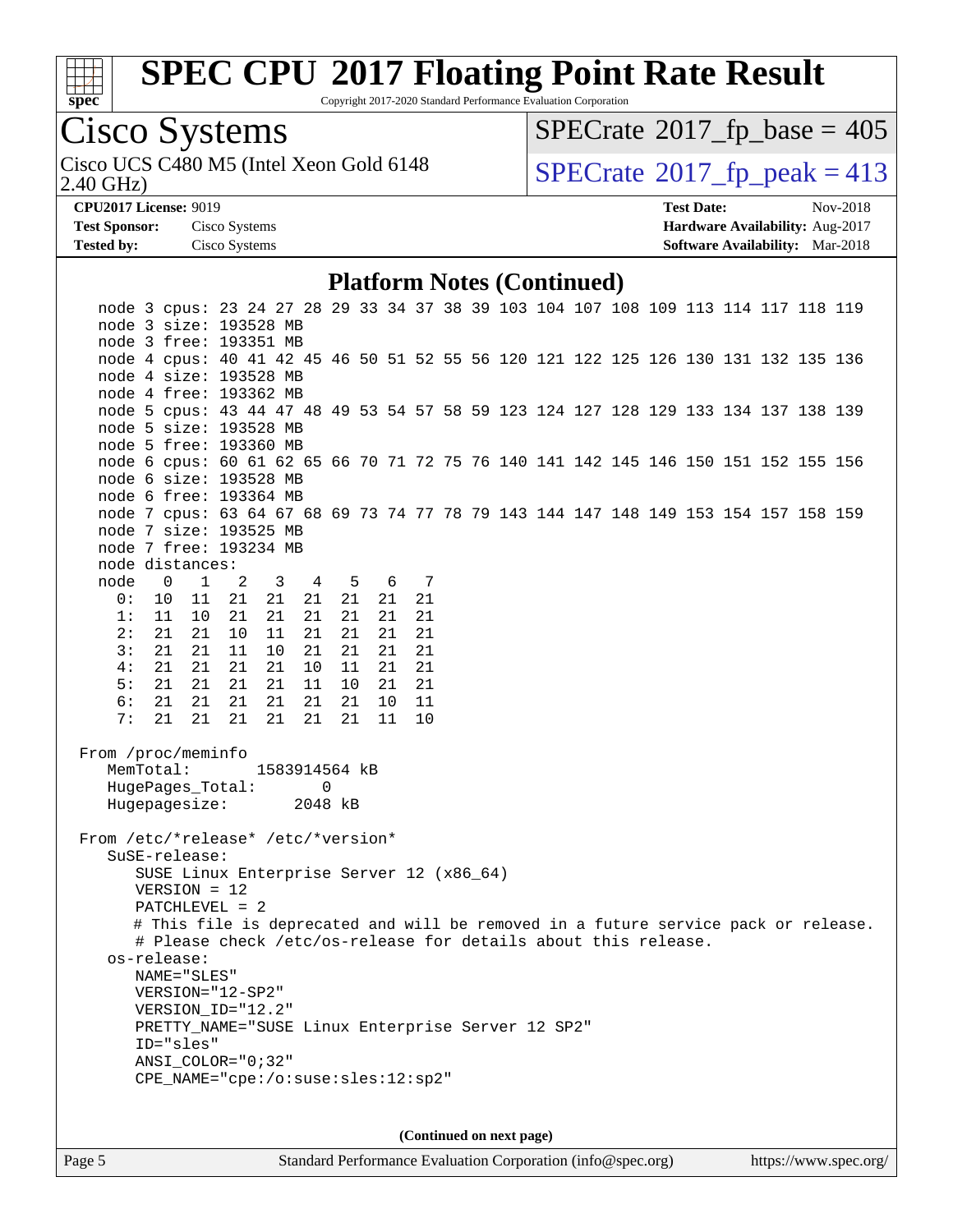

Copyright 2017-2020 Standard Performance Evaluation Corporation

# Cisco Systems

2.40 GHz) Cisco UCS C480 M5 (Intel Xeon Gold 6148  $\vert$  [SPECrate](http://www.spec.org/auto/cpu2017/Docs/result-fields.html#SPECrate2017fppeak)®[2017\\_fp\\_peak = 4](http://www.spec.org/auto/cpu2017/Docs/result-fields.html#SPECrate2017fppeak)13

 $SPECTate$ <sup>®</sup>[2017\\_fp\\_base =](http://www.spec.org/auto/cpu2017/Docs/result-fields.html#SPECrate2017fpbase) 405

**[Test Sponsor:](http://www.spec.org/auto/cpu2017/Docs/result-fields.html#TestSponsor)** Cisco Systems **[Hardware Availability:](http://www.spec.org/auto/cpu2017/Docs/result-fields.html#HardwareAvailability)** Aug-2017 **[Tested by:](http://www.spec.org/auto/cpu2017/Docs/result-fields.html#Testedby)** Cisco Systems **[Software Availability:](http://www.spec.org/auto/cpu2017/Docs/result-fields.html#SoftwareAvailability)** Mar-2018

**[CPU2017 License:](http://www.spec.org/auto/cpu2017/Docs/result-fields.html#CPU2017License)** 9019 **[Test Date:](http://www.spec.org/auto/cpu2017/Docs/result-fields.html#TestDate)** Nov-2018

#### **[Platform Notes \(Continued\)](http://www.spec.org/auto/cpu2017/Docs/result-fields.html#PlatformNotes)**

uname -a:

 Linux linux-9r4j 4.4.120-92.70-default #1 SMP Wed Mar 14 15:59:43 UTC 2018 (52a83de) x86\_64 x86\_64 x86\_64 GNU/Linux

run-level 3 Oct 11 12:12

 SPEC is set to: /home/cpu2017 Filesystem Type Size Used Avail Use% Mounted on /dev/sda1 xfs 930G 244G 687G 27% /

 Additional information from dmidecode follows. WARNING: Use caution when you interpret this section. The 'dmidecode' program reads system data which is "intended to allow hardware to be accurately determined", but the intent may not be met, as there are frequent changes to hardware, firmware, and the "DMTF SMBIOS" standard. BIOS Cisco Systems, Inc. C480M5.3.1.3e.0.0613181101 06/13/2018 Memory:

48x 0xCE00 M393A4K40BB2-CTD 32 GB 2 rank 2666

(End of data from sysinfo program)

#### **[Compiler Version Notes](http://www.spec.org/auto/cpu2017/Docs/result-fields.html#CompilerVersionNotes)**

============================================================================== C  $\vert$  519.1bm r(base, peak) 538.imagick r(base, peak) | 544.nab $r(base, peak)$ ----------------------------------------------------------------------------- icc (ICC) 18.0.2 20180210 Copyright (C) 1985-2018 Intel Corporation. All rights reserved. ------------------------------------------------------------------------------ ==============================================================================  $C++$  | 508.namd\_r(base, peak) 510.parest\_r(base, peak) ----------------------------------------------------------------------------- icpc (ICC) 18.0.2 20180210 Copyright (C) 1985-2018 Intel Corporation. All rights reserved. ------------------------------------------------------------------------------ ============================================================================== C++, C  $| 511.povray_r(base, peak) 526.blender_r(base, peak)$ ----------------------------------------------------------------------------- icpc (ICC) 18.0.2 20180210 Copyright (C) 1985-2018 Intel Corporation. All rights reserved. icc (ICC) 18.0.2 20180210

Copyright (C) 1985-2018 Intel Corporation. All rights reserved. ------------------------------------------------------------------------------

**(Continued on next page)**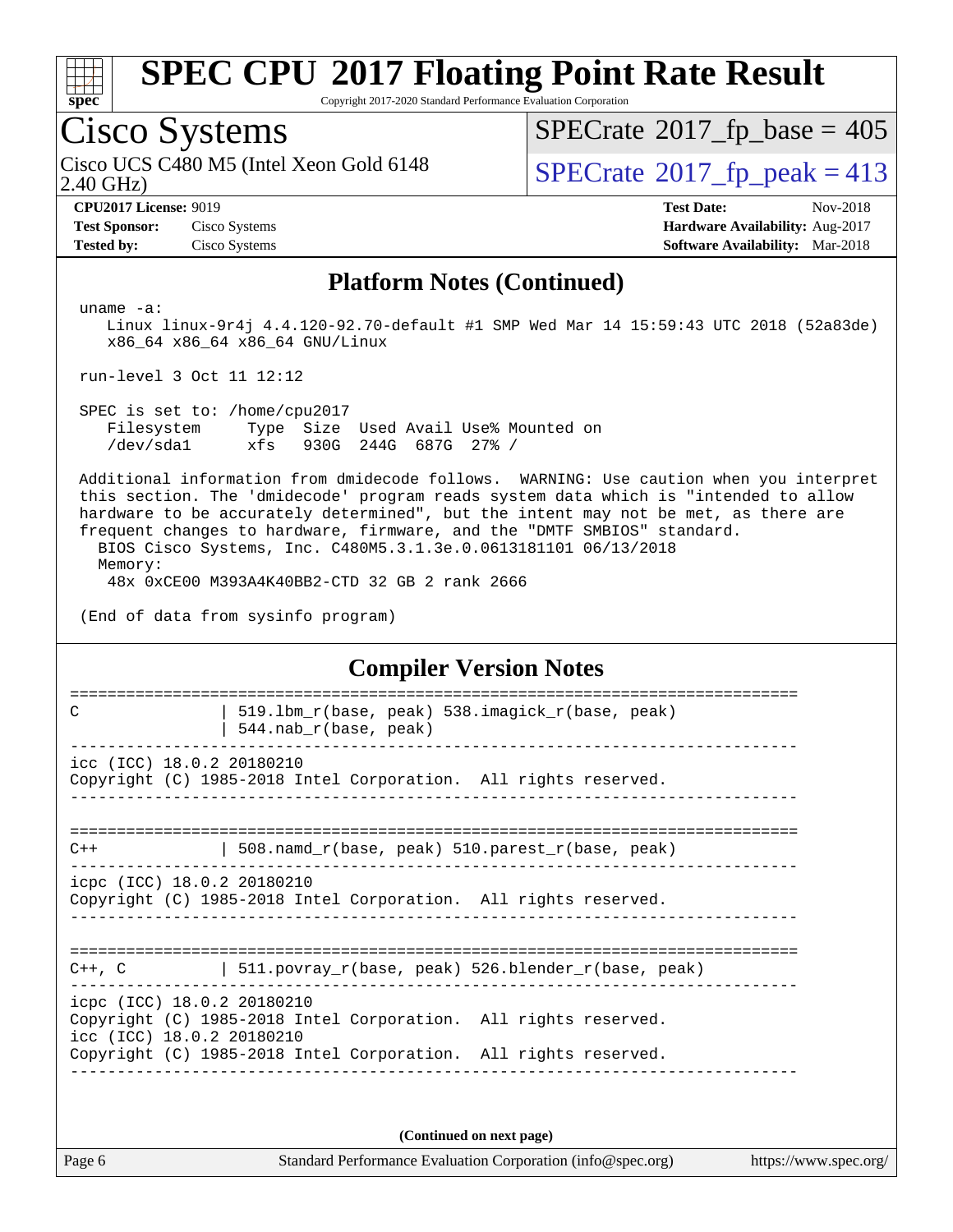

Copyright 2017-2020 Standard Performance Evaluation Corporation

# Cisco Systems<br>Cisco UCS C480 M5 (Intel Xeon Gold 6148)

2.40 GHz)

 $SPECrate$ <sup>®</sup>[2017\\_fp\\_base =](http://www.spec.org/auto/cpu2017/Docs/result-fields.html#SPECrate2017fpbase) 405

 $SPECTate@2017_fp\_peak = 413$ 

| <b>Test Sponsor:</b> | Cisco Systems |
|----------------------|---------------|
| <b>Tested by:</b>    | Cisco Systems |

**[CPU2017 License:](http://www.spec.org/auto/cpu2017/Docs/result-fields.html#CPU2017License)** 9019 **[Test Date:](http://www.spec.org/auto/cpu2017/Docs/result-fields.html#TestDate)** Nov-2018 **Test Systems Systems Systems Systems Systems Systems Systems Systems Systems Systems Systems Systems Systems Systems Systems Systems Systems Systems Systems Systems Systems Systems Systems Systems Systems Systems Systems [Tested by:](http://www.spec.org/auto/cpu2017/Docs/result-fields.html#Testedby)** Cisco Systems **[Software Availability:](http://www.spec.org/auto/cpu2017/Docs/result-fields.html#SoftwareAvailability)** Mar-2018

#### **[Compiler Version Notes \(Continued\)](http://www.spec.org/auto/cpu2017/Docs/result-fields.html#CompilerVersionNotes)**

| $C++$ , C, Fortran   507.cactuBSSN_r(base, peak)                                                                              |  |  |  |  |  |  |  |  |
|-------------------------------------------------------------------------------------------------------------------------------|--|--|--|--|--|--|--|--|
| icpc (ICC) 18.0.2 20180210<br>Copyright (C) 1985-2018 Intel Corporation. All rights reserved.<br>icc (ICC) 18.0.2 20180210    |  |  |  |  |  |  |  |  |
| Copyright (C) 1985-2018 Intel Corporation. All rights reserved.<br>ifort (IFORT) 18.0.2 20180210                              |  |  |  |  |  |  |  |  |
| Copyright (C) 1985-2018 Intel Corporation. All rights reserved.                                                               |  |  |  |  |  |  |  |  |
|                                                                                                                               |  |  |  |  |  |  |  |  |
|                                                                                                                               |  |  |  |  |  |  |  |  |
| 503.bwayes $r(base, peak)$ 549.fotonik3d $r(base, peak)$<br>Fortran<br>554.roms_r(base, peak)                                 |  |  |  |  |  |  |  |  |
| ifort (IFORT) 18.0.2 20180210<br>Copyright (C) 1985-2018 Intel Corporation. All rights reserved.                              |  |  |  |  |  |  |  |  |
|                                                                                                                               |  |  |  |  |  |  |  |  |
| Fortran, C $\vert$ 521.wrf r(base, peak) 527.cam4 r(base, peak)                                                               |  |  |  |  |  |  |  |  |
| ifort (IFORT) 18.0.2 20180210<br>Copyright (C) 1985-2018 Intel Corporation. All rights reserved.<br>icc (ICC) 18.0.2 20180210 |  |  |  |  |  |  |  |  |
| Copyright (C) 1985-2018 Intel Corporation. All rights reserved.                                                               |  |  |  |  |  |  |  |  |
|                                                                                                                               |  |  |  |  |  |  |  |  |

### **[Base Compiler Invocation](http://www.spec.org/auto/cpu2017/Docs/result-fields.html#BaseCompilerInvocation)**

[C benchmarks](http://www.spec.org/auto/cpu2017/Docs/result-fields.html#Cbenchmarks): [icc -m64 -std=c11](http://www.spec.org/cpu2017/results/res2018q4/cpu2017-20181127-09971.flags.html#user_CCbase_intel_icc_64bit_c11_33ee0cdaae7deeeab2a9725423ba97205ce30f63b9926c2519791662299b76a0318f32ddfffdc46587804de3178b4f9328c46fa7c2b0cd779d7a61945c91cd35)

[C++ benchmarks:](http://www.spec.org/auto/cpu2017/Docs/result-fields.html#CXXbenchmarks) [icpc -m64](http://www.spec.org/cpu2017/results/res2018q4/cpu2017-20181127-09971.flags.html#user_CXXbase_intel_icpc_64bit_4ecb2543ae3f1412ef961e0650ca070fec7b7afdcd6ed48761b84423119d1bf6bdf5cad15b44d48e7256388bc77273b966e5eb805aefd121eb22e9299b2ec9d9)

[Fortran benchmarks](http://www.spec.org/auto/cpu2017/Docs/result-fields.html#Fortranbenchmarks): [ifort -m64](http://www.spec.org/cpu2017/results/res2018q4/cpu2017-20181127-09971.flags.html#user_FCbase_intel_ifort_64bit_24f2bb282fbaeffd6157abe4f878425411749daecae9a33200eee2bee2fe76f3b89351d69a8130dd5949958ce389cf37ff59a95e7a40d588e8d3a57e0c3fd751)

[Benchmarks using both Fortran and C](http://www.spec.org/auto/cpu2017/Docs/result-fields.html#BenchmarksusingbothFortranandC): [ifort -m64](http://www.spec.org/cpu2017/results/res2018q4/cpu2017-20181127-09971.flags.html#user_CC_FCbase_intel_ifort_64bit_24f2bb282fbaeffd6157abe4f878425411749daecae9a33200eee2bee2fe76f3b89351d69a8130dd5949958ce389cf37ff59a95e7a40d588e8d3a57e0c3fd751) [icc -m64 -std=c11](http://www.spec.org/cpu2017/results/res2018q4/cpu2017-20181127-09971.flags.html#user_CC_FCbase_intel_icc_64bit_c11_33ee0cdaae7deeeab2a9725423ba97205ce30f63b9926c2519791662299b76a0318f32ddfffdc46587804de3178b4f9328c46fa7c2b0cd779d7a61945c91cd35)

[Benchmarks using both C and C++](http://www.spec.org/auto/cpu2017/Docs/result-fields.html#BenchmarksusingbothCandCXX): [icpc -m64](http://www.spec.org/cpu2017/results/res2018q4/cpu2017-20181127-09971.flags.html#user_CC_CXXbase_intel_icpc_64bit_4ecb2543ae3f1412ef961e0650ca070fec7b7afdcd6ed48761b84423119d1bf6bdf5cad15b44d48e7256388bc77273b966e5eb805aefd121eb22e9299b2ec9d9) [icc -m64 -std=c11](http://www.spec.org/cpu2017/results/res2018q4/cpu2017-20181127-09971.flags.html#user_CC_CXXbase_intel_icc_64bit_c11_33ee0cdaae7deeeab2a9725423ba97205ce30f63b9926c2519791662299b76a0318f32ddfffdc46587804de3178b4f9328c46fa7c2b0cd779d7a61945c91cd35)

**(Continued on next page)**

Page 7 Standard Performance Evaluation Corporation [\(info@spec.org\)](mailto:info@spec.org) <https://www.spec.org/>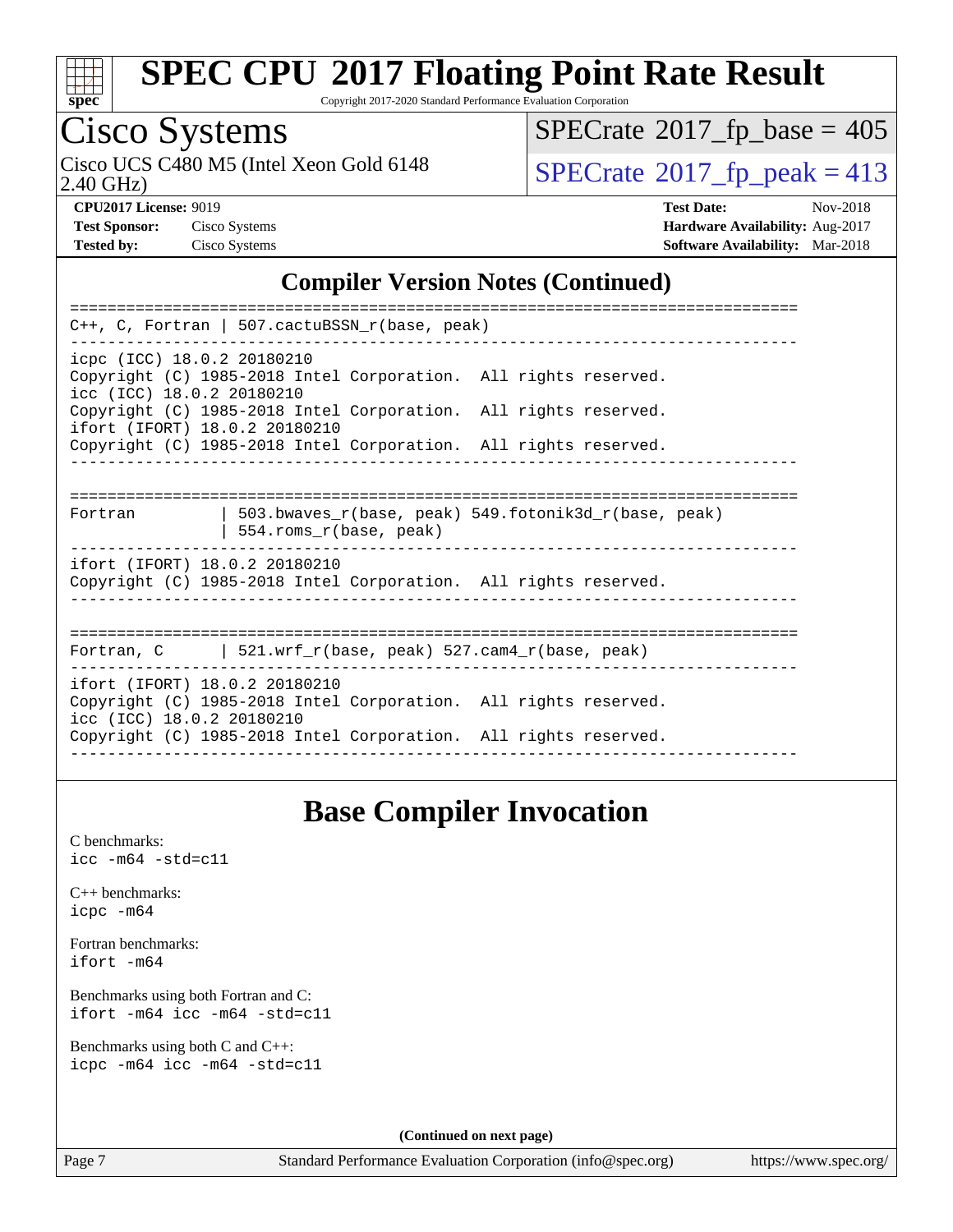

Copyright 2017-2020 Standard Performance Evaluation Corporation

### Cisco Systems

2.40 GHz) Cisco UCS C480 M5 (Intel Xeon Gold 6148  $\vert$  [SPECrate](http://www.spec.org/auto/cpu2017/Docs/result-fields.html#SPECrate2017fppeak)®[2017\\_fp\\_peak = 4](http://www.spec.org/auto/cpu2017/Docs/result-fields.html#SPECrate2017fppeak)13

 $SPECTate$ <sup>®</sup>[2017\\_fp\\_base =](http://www.spec.org/auto/cpu2017/Docs/result-fields.html#SPECrate2017fpbase) 405

**[Test Sponsor:](http://www.spec.org/auto/cpu2017/Docs/result-fields.html#TestSponsor)** Cisco Systems **[Hardware Availability:](http://www.spec.org/auto/cpu2017/Docs/result-fields.html#HardwareAvailability)** Aug-2017 **[Tested by:](http://www.spec.org/auto/cpu2017/Docs/result-fields.html#Testedby)** Cisco Systems **[Software Availability:](http://www.spec.org/auto/cpu2017/Docs/result-fields.html#SoftwareAvailability)** Mar-2018

**[CPU2017 License:](http://www.spec.org/auto/cpu2017/Docs/result-fields.html#CPU2017License)** 9019 **[Test Date:](http://www.spec.org/auto/cpu2017/Docs/result-fields.html#TestDate)** Nov-2018

### **[Base Compiler Invocation \(Continued\)](http://www.spec.org/auto/cpu2017/Docs/result-fields.html#BaseCompilerInvocation)**

[Benchmarks using Fortran, C, and C++:](http://www.spec.org/auto/cpu2017/Docs/result-fields.html#BenchmarksusingFortranCandCXX) [icpc -m64](http://www.spec.org/cpu2017/results/res2018q4/cpu2017-20181127-09971.flags.html#user_CC_CXX_FCbase_intel_icpc_64bit_4ecb2543ae3f1412ef961e0650ca070fec7b7afdcd6ed48761b84423119d1bf6bdf5cad15b44d48e7256388bc77273b966e5eb805aefd121eb22e9299b2ec9d9) [icc -m64 -std=c11](http://www.spec.org/cpu2017/results/res2018q4/cpu2017-20181127-09971.flags.html#user_CC_CXX_FCbase_intel_icc_64bit_c11_33ee0cdaae7deeeab2a9725423ba97205ce30f63b9926c2519791662299b76a0318f32ddfffdc46587804de3178b4f9328c46fa7c2b0cd779d7a61945c91cd35) [ifort -m64](http://www.spec.org/cpu2017/results/res2018q4/cpu2017-20181127-09971.flags.html#user_CC_CXX_FCbase_intel_ifort_64bit_24f2bb282fbaeffd6157abe4f878425411749daecae9a33200eee2bee2fe76f3b89351d69a8130dd5949958ce389cf37ff59a95e7a40d588e8d3a57e0c3fd751)

### **[Base Portability Flags](http://www.spec.org/auto/cpu2017/Docs/result-fields.html#BasePortabilityFlags)**

 503.bwaves\_r: [-DSPEC\\_LP64](http://www.spec.org/cpu2017/results/res2018q4/cpu2017-20181127-09971.flags.html#suite_basePORTABILITY503_bwaves_r_DSPEC_LP64) 507.cactuBSSN\_r: [-DSPEC\\_LP64](http://www.spec.org/cpu2017/results/res2018q4/cpu2017-20181127-09971.flags.html#suite_basePORTABILITY507_cactuBSSN_r_DSPEC_LP64) 508.namd\_r: [-DSPEC\\_LP64](http://www.spec.org/cpu2017/results/res2018q4/cpu2017-20181127-09971.flags.html#suite_basePORTABILITY508_namd_r_DSPEC_LP64) 510.parest\_r: [-DSPEC\\_LP64](http://www.spec.org/cpu2017/results/res2018q4/cpu2017-20181127-09971.flags.html#suite_basePORTABILITY510_parest_r_DSPEC_LP64) 511.povray\_r: [-DSPEC\\_LP64](http://www.spec.org/cpu2017/results/res2018q4/cpu2017-20181127-09971.flags.html#suite_basePORTABILITY511_povray_r_DSPEC_LP64) 519.lbm\_r: [-DSPEC\\_LP64](http://www.spec.org/cpu2017/results/res2018q4/cpu2017-20181127-09971.flags.html#suite_basePORTABILITY519_lbm_r_DSPEC_LP64) 521.wrf\_r: [-DSPEC\\_LP64](http://www.spec.org/cpu2017/results/res2018q4/cpu2017-20181127-09971.flags.html#suite_basePORTABILITY521_wrf_r_DSPEC_LP64) [-DSPEC\\_CASE\\_FLAG](http://www.spec.org/cpu2017/results/res2018q4/cpu2017-20181127-09971.flags.html#b521.wrf_r_baseCPORTABILITY_DSPEC_CASE_FLAG) [-convert big\\_endian](http://www.spec.org/cpu2017/results/res2018q4/cpu2017-20181127-09971.flags.html#user_baseFPORTABILITY521_wrf_r_convert_big_endian_c3194028bc08c63ac5d04de18c48ce6d347e4e562e8892b8bdbdc0214820426deb8554edfa529a3fb25a586e65a3d812c835984020483e7e73212c4d31a38223) 526.blender\_r: [-DSPEC\\_LP64](http://www.spec.org/cpu2017/results/res2018q4/cpu2017-20181127-09971.flags.html#suite_basePORTABILITY526_blender_r_DSPEC_LP64) [-DSPEC\\_LINUX](http://www.spec.org/cpu2017/results/res2018q4/cpu2017-20181127-09971.flags.html#b526.blender_r_baseCPORTABILITY_DSPEC_LINUX) [-funsigned-char](http://www.spec.org/cpu2017/results/res2018q4/cpu2017-20181127-09971.flags.html#user_baseCPORTABILITY526_blender_r_force_uchar_40c60f00ab013830e2dd6774aeded3ff59883ba5a1fc5fc14077f794d777847726e2a5858cbc7672e36e1b067e7e5c1d9a74f7176df07886a243d7cc18edfe67) 527.cam4\_r: [-DSPEC\\_LP64](http://www.spec.org/cpu2017/results/res2018q4/cpu2017-20181127-09971.flags.html#suite_basePORTABILITY527_cam4_r_DSPEC_LP64) [-DSPEC\\_CASE\\_FLAG](http://www.spec.org/cpu2017/results/res2018q4/cpu2017-20181127-09971.flags.html#b527.cam4_r_baseCPORTABILITY_DSPEC_CASE_FLAG) 538.imagick\_r: [-DSPEC\\_LP64](http://www.spec.org/cpu2017/results/res2018q4/cpu2017-20181127-09971.flags.html#suite_basePORTABILITY538_imagick_r_DSPEC_LP64) 544.nab\_r: [-DSPEC\\_LP64](http://www.spec.org/cpu2017/results/res2018q4/cpu2017-20181127-09971.flags.html#suite_basePORTABILITY544_nab_r_DSPEC_LP64) 549.fotonik3d\_r: [-DSPEC\\_LP64](http://www.spec.org/cpu2017/results/res2018q4/cpu2017-20181127-09971.flags.html#suite_basePORTABILITY549_fotonik3d_r_DSPEC_LP64) 554.roms\_r: [-DSPEC\\_LP64](http://www.spec.org/cpu2017/results/res2018q4/cpu2017-20181127-09971.flags.html#suite_basePORTABILITY554_roms_r_DSPEC_LP64)

### **[Base Optimization Flags](http://www.spec.org/auto/cpu2017/Docs/result-fields.html#BaseOptimizationFlags)**

```
C benchmarks: 
-xCORE-AVX2 -ipo -O3 -no-prec-div -qopt-prefetch -ffinite-math-only
-qopt-mem-layout-trans=3
C++ benchmarks: 
-xCORE-AVX2 -ipo -O3 -no-prec-div -qopt-prefetch -ffinite-math-only
-qopt-mem-layout-trans=3
Fortran benchmarks: 
-xCORE-AVX2 -ipo -O3 -no-prec-div -qopt-prefetch -ffinite-math-only
-qopt-mem-layout-trans=3 -auto -nostandard-realloc-lhs
Benchmarks using both Fortran and C: 
-xCORE-AVX2 -ipo -O3 -no-prec-div -qopt-prefetch -ffinite-math-only
-qopt-mem-layout-trans=3 -auto -nostandard-realloc-lhs
Benchmarks using both C and C++: 
-xCORE-AVX2 -ipo -O3 -no-prec-div -qopt-prefetch -ffinite-math-only
-qopt-mem-layout-trans=3
```
**(Continued on next page)**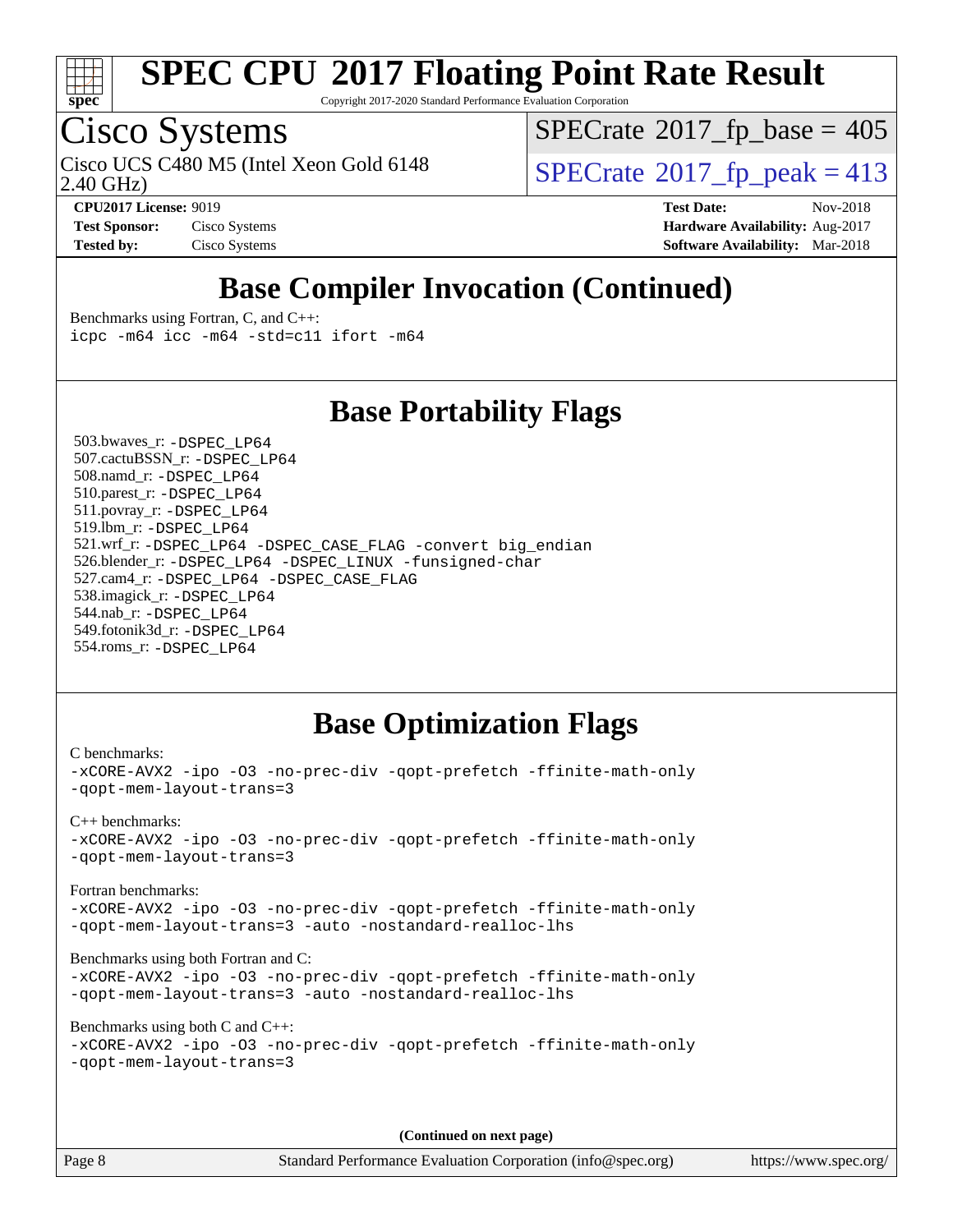

Copyright 2017-2020 Standard Performance Evaluation Corporation

### Cisco Systems

Cisco UCS C480 M5 (Intel Xeon Gold 6148  $\vert$  [SPECrate](http://www.spec.org/auto/cpu2017/Docs/result-fields.html#SPECrate2017fppeak)®[2017\\_fp\\_peak = 4](http://www.spec.org/auto/cpu2017/Docs/result-fields.html#SPECrate2017fppeak)13

 $SPECrate$ <sup>®</sup>[2017\\_fp\\_base =](http://www.spec.org/auto/cpu2017/Docs/result-fields.html#SPECrate2017fpbase) 405

2.40 GHz)

**[Tested by:](http://www.spec.org/auto/cpu2017/Docs/result-fields.html#Testedby)** Cisco Systems **[Software Availability:](http://www.spec.org/auto/cpu2017/Docs/result-fields.html#SoftwareAvailability)** Mar-2018

**[CPU2017 License:](http://www.spec.org/auto/cpu2017/Docs/result-fields.html#CPU2017License)** 9019 **[Test Date:](http://www.spec.org/auto/cpu2017/Docs/result-fields.html#TestDate)** Nov-2018 **[Test Sponsor:](http://www.spec.org/auto/cpu2017/Docs/result-fields.html#TestSponsor)** Cisco Systems **[Hardware Availability:](http://www.spec.org/auto/cpu2017/Docs/result-fields.html#HardwareAvailability)** Aug-2017

### **[Base Optimization Flags \(Continued\)](http://www.spec.org/auto/cpu2017/Docs/result-fields.html#BaseOptimizationFlags)**

[Benchmarks using Fortran, C, and C++:](http://www.spec.org/auto/cpu2017/Docs/result-fields.html#BenchmarksusingFortranCandCXX)

[-xCORE-AVX2](http://www.spec.org/cpu2017/results/res2018q4/cpu2017-20181127-09971.flags.html#user_CC_CXX_FCbase_f-xCORE-AVX2) [-ipo](http://www.spec.org/cpu2017/results/res2018q4/cpu2017-20181127-09971.flags.html#user_CC_CXX_FCbase_f-ipo) [-O3](http://www.spec.org/cpu2017/results/res2018q4/cpu2017-20181127-09971.flags.html#user_CC_CXX_FCbase_f-O3) [-no-prec-div](http://www.spec.org/cpu2017/results/res2018q4/cpu2017-20181127-09971.flags.html#user_CC_CXX_FCbase_f-no-prec-div) [-qopt-prefetch](http://www.spec.org/cpu2017/results/res2018q4/cpu2017-20181127-09971.flags.html#user_CC_CXX_FCbase_f-qopt-prefetch) [-ffinite-math-only](http://www.spec.org/cpu2017/results/res2018q4/cpu2017-20181127-09971.flags.html#user_CC_CXX_FCbase_f_finite_math_only_cb91587bd2077682c4b38af759c288ed7c732db004271a9512da14a4f8007909a5f1427ecbf1a0fb78ff2a814402c6114ac565ca162485bbcae155b5e4258871) [-qopt-mem-layout-trans=3](http://www.spec.org/cpu2017/results/res2018q4/cpu2017-20181127-09971.flags.html#user_CC_CXX_FCbase_f-qopt-mem-layout-trans_de80db37974c74b1f0e20d883f0b675c88c3b01e9d123adea9b28688d64333345fb62bc4a798493513fdb68f60282f9a726aa07f478b2f7113531aecce732043) [-auto](http://www.spec.org/cpu2017/results/res2018q4/cpu2017-20181127-09971.flags.html#user_CC_CXX_FCbase_f-auto) [-nostandard-realloc-lhs](http://www.spec.org/cpu2017/results/res2018q4/cpu2017-20181127-09971.flags.html#user_CC_CXX_FCbase_f_2003_std_realloc_82b4557e90729c0f113870c07e44d33d6f5a304b4f63d4c15d2d0f1fab99f5daaed73bdb9275d9ae411527f28b936061aa8b9c8f2d63842963b95c9dd6426b8a)

### **[Peak Compiler Invocation](http://www.spec.org/auto/cpu2017/Docs/result-fields.html#PeakCompilerInvocation)**

[C benchmarks](http://www.spec.org/auto/cpu2017/Docs/result-fields.html#Cbenchmarks): [icc -m64 -std=c11](http://www.spec.org/cpu2017/results/res2018q4/cpu2017-20181127-09971.flags.html#user_CCpeak_intel_icc_64bit_c11_33ee0cdaae7deeeab2a9725423ba97205ce30f63b9926c2519791662299b76a0318f32ddfffdc46587804de3178b4f9328c46fa7c2b0cd779d7a61945c91cd35)

[C++ benchmarks:](http://www.spec.org/auto/cpu2017/Docs/result-fields.html#CXXbenchmarks) [icpc -m64](http://www.spec.org/cpu2017/results/res2018q4/cpu2017-20181127-09971.flags.html#user_CXXpeak_intel_icpc_64bit_4ecb2543ae3f1412ef961e0650ca070fec7b7afdcd6ed48761b84423119d1bf6bdf5cad15b44d48e7256388bc77273b966e5eb805aefd121eb22e9299b2ec9d9)

[Fortran benchmarks](http://www.spec.org/auto/cpu2017/Docs/result-fields.html#Fortranbenchmarks): [ifort -m64](http://www.spec.org/cpu2017/results/res2018q4/cpu2017-20181127-09971.flags.html#user_FCpeak_intel_ifort_64bit_24f2bb282fbaeffd6157abe4f878425411749daecae9a33200eee2bee2fe76f3b89351d69a8130dd5949958ce389cf37ff59a95e7a40d588e8d3a57e0c3fd751)

[Benchmarks using both Fortran and C](http://www.spec.org/auto/cpu2017/Docs/result-fields.html#BenchmarksusingbothFortranandC): [ifort -m64](http://www.spec.org/cpu2017/results/res2018q4/cpu2017-20181127-09971.flags.html#user_CC_FCpeak_intel_ifort_64bit_24f2bb282fbaeffd6157abe4f878425411749daecae9a33200eee2bee2fe76f3b89351d69a8130dd5949958ce389cf37ff59a95e7a40d588e8d3a57e0c3fd751) [icc -m64 -std=c11](http://www.spec.org/cpu2017/results/res2018q4/cpu2017-20181127-09971.flags.html#user_CC_FCpeak_intel_icc_64bit_c11_33ee0cdaae7deeeab2a9725423ba97205ce30f63b9926c2519791662299b76a0318f32ddfffdc46587804de3178b4f9328c46fa7c2b0cd779d7a61945c91cd35)

[Benchmarks using both C and C++](http://www.spec.org/auto/cpu2017/Docs/result-fields.html#BenchmarksusingbothCandCXX): [icpc -m64](http://www.spec.org/cpu2017/results/res2018q4/cpu2017-20181127-09971.flags.html#user_CC_CXXpeak_intel_icpc_64bit_4ecb2543ae3f1412ef961e0650ca070fec7b7afdcd6ed48761b84423119d1bf6bdf5cad15b44d48e7256388bc77273b966e5eb805aefd121eb22e9299b2ec9d9) [icc -m64 -std=c11](http://www.spec.org/cpu2017/results/res2018q4/cpu2017-20181127-09971.flags.html#user_CC_CXXpeak_intel_icc_64bit_c11_33ee0cdaae7deeeab2a9725423ba97205ce30f63b9926c2519791662299b76a0318f32ddfffdc46587804de3178b4f9328c46fa7c2b0cd779d7a61945c91cd35)

[Benchmarks using Fortran, C, and C++:](http://www.spec.org/auto/cpu2017/Docs/result-fields.html#BenchmarksusingFortranCandCXX) [icpc -m64](http://www.spec.org/cpu2017/results/res2018q4/cpu2017-20181127-09971.flags.html#user_CC_CXX_FCpeak_intel_icpc_64bit_4ecb2543ae3f1412ef961e0650ca070fec7b7afdcd6ed48761b84423119d1bf6bdf5cad15b44d48e7256388bc77273b966e5eb805aefd121eb22e9299b2ec9d9) [icc -m64 -std=c11](http://www.spec.org/cpu2017/results/res2018q4/cpu2017-20181127-09971.flags.html#user_CC_CXX_FCpeak_intel_icc_64bit_c11_33ee0cdaae7deeeab2a9725423ba97205ce30f63b9926c2519791662299b76a0318f32ddfffdc46587804de3178b4f9328c46fa7c2b0cd779d7a61945c91cd35) [ifort -m64](http://www.spec.org/cpu2017/results/res2018q4/cpu2017-20181127-09971.flags.html#user_CC_CXX_FCpeak_intel_ifort_64bit_24f2bb282fbaeffd6157abe4f878425411749daecae9a33200eee2bee2fe76f3b89351d69a8130dd5949958ce389cf37ff59a95e7a40d588e8d3a57e0c3fd751)

### **[Peak Portability Flags](http://www.spec.org/auto/cpu2017/Docs/result-fields.html#PeakPortabilityFlags)**

Same as Base Portability Flags

### **[Peak Optimization Flags](http://www.spec.org/auto/cpu2017/Docs/result-fields.html#PeakOptimizationFlags)**

[C benchmarks](http://www.spec.org/auto/cpu2017/Docs/result-fields.html#Cbenchmarks):

```
 519.lbm_r: -prof-gen(pass 1) -prof-use(pass 2) -ipo -xCORE-AVX2 -O3
-no-prec-div -qopt-prefetch -ffinite-math-only
-qopt-mem-layout-trans=3
```

```
 538.imagick_r: -xCORE-AVX2 -ipo -O3 -no-prec-div -qopt-prefetch
-ffinite-math-only -qopt-mem-layout-trans=3
```
**(Continued on next page)**

Page 9 Standard Performance Evaluation Corporation [\(info@spec.org\)](mailto:info@spec.org) <https://www.spec.org/>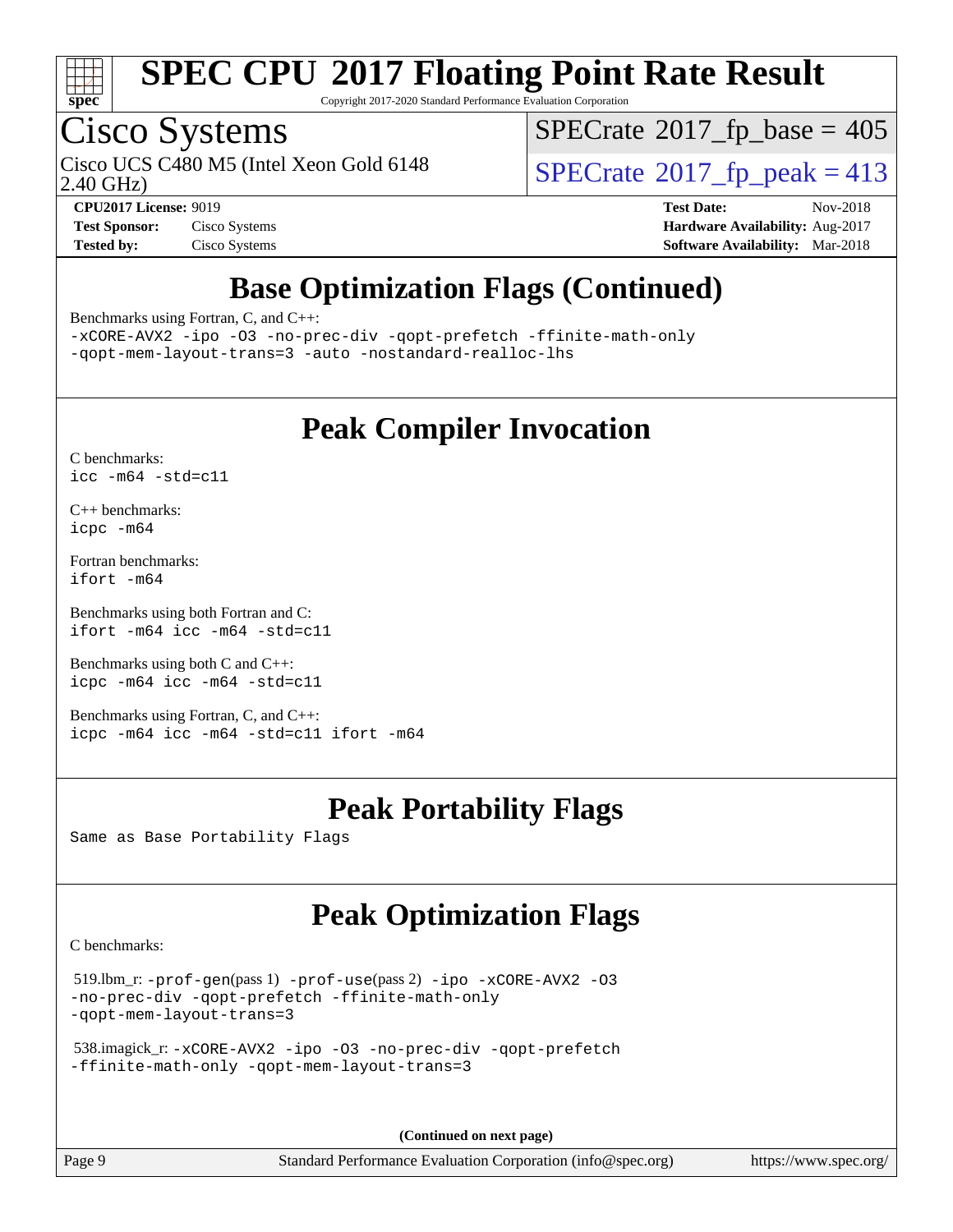

Copyright 2017-2020 Standard Performance Evaluation Corporation

### Cisco Systems

2.40 GHz) Cisco UCS C480 M5 (Intel Xeon Gold 6148  $\vert$  [SPECrate](http://www.spec.org/auto/cpu2017/Docs/result-fields.html#SPECrate2017fppeak)®[2017\\_fp\\_peak = 4](http://www.spec.org/auto/cpu2017/Docs/result-fields.html#SPECrate2017fppeak)13

 $SPECTate$ <sup>®</sup>[2017\\_fp\\_base =](http://www.spec.org/auto/cpu2017/Docs/result-fields.html#SPECrate2017fpbase) 405

**[Test Sponsor:](http://www.spec.org/auto/cpu2017/Docs/result-fields.html#TestSponsor)** Cisco Systems **Cisco Systems [Hardware Availability:](http://www.spec.org/auto/cpu2017/Docs/result-fields.html#HardwareAvailability)** Aug-2017 **[Tested by:](http://www.spec.org/auto/cpu2017/Docs/result-fields.html#Testedby)** Cisco Systems **[Software Availability:](http://www.spec.org/auto/cpu2017/Docs/result-fields.html#SoftwareAvailability)** Mar-2018

**[CPU2017 License:](http://www.spec.org/auto/cpu2017/Docs/result-fields.html#CPU2017License)** 9019 **[Test Date:](http://www.spec.org/auto/cpu2017/Docs/result-fields.html#TestDate)** Nov-2018

### **[Peak Optimization Flags \(Continued\)](http://www.spec.org/auto/cpu2017/Docs/result-fields.html#PeakOptimizationFlags)**

544.nab\_r: Same as 538.imagick\_r

[C++ benchmarks:](http://www.spec.org/auto/cpu2017/Docs/result-fields.html#CXXbenchmarks)

 508.namd\_r: [-prof-gen](http://www.spec.org/cpu2017/results/res2018q4/cpu2017-20181127-09971.flags.html#user_peakPASS1_CXXFLAGSPASS1_LDFLAGS508_namd_r_prof_gen_5aa4926d6013ddb2a31985c654b3eb18169fc0c6952a63635c234f711e6e63dd76e94ad52365559451ec499a2cdb89e4dc58ba4c67ef54ca681ffbe1461d6b36)(pass 1) [-prof-use](http://www.spec.org/cpu2017/results/res2018q4/cpu2017-20181127-09971.flags.html#user_peakPASS2_CXXFLAGSPASS2_LDFLAGS508_namd_r_prof_use_1a21ceae95f36a2b53c25747139a6c16ca95bd9def2a207b4f0849963b97e94f5260e30a0c64f4bb623698870e679ca08317ef8150905d41bd88c6f78df73f19)(pass 2) [-ipo](http://www.spec.org/cpu2017/results/res2018q4/cpu2017-20181127-09971.flags.html#user_peakPASS1_CXXOPTIMIZEPASS2_CXXOPTIMIZE508_namd_r_f-ipo) [-xCORE-AVX2](http://www.spec.org/cpu2017/results/res2018q4/cpu2017-20181127-09971.flags.html#user_peakPASS2_CXXOPTIMIZE508_namd_r_f-xCORE-AVX2) [-O3](http://www.spec.org/cpu2017/results/res2018q4/cpu2017-20181127-09971.flags.html#user_peakPASS1_CXXOPTIMIZEPASS2_CXXOPTIMIZE508_namd_r_f-O3) [-no-prec-div](http://www.spec.org/cpu2017/results/res2018q4/cpu2017-20181127-09971.flags.html#user_peakPASS1_CXXOPTIMIZEPASS2_CXXOPTIMIZE508_namd_r_f-no-prec-div) [-qopt-prefetch](http://www.spec.org/cpu2017/results/res2018q4/cpu2017-20181127-09971.flags.html#user_peakPASS1_CXXOPTIMIZEPASS2_CXXOPTIMIZE508_namd_r_f-qopt-prefetch) [-ffinite-math-only](http://www.spec.org/cpu2017/results/res2018q4/cpu2017-20181127-09971.flags.html#user_peakPASS1_CXXOPTIMIZEPASS2_CXXOPTIMIZE508_namd_r_f_finite_math_only_cb91587bd2077682c4b38af759c288ed7c732db004271a9512da14a4f8007909a5f1427ecbf1a0fb78ff2a814402c6114ac565ca162485bbcae155b5e4258871) [-qopt-mem-layout-trans=3](http://www.spec.org/cpu2017/results/res2018q4/cpu2017-20181127-09971.flags.html#user_peakPASS1_CXXOPTIMIZEPASS2_CXXOPTIMIZE508_namd_r_f-qopt-mem-layout-trans_de80db37974c74b1f0e20d883f0b675c88c3b01e9d123adea9b28688d64333345fb62bc4a798493513fdb68f60282f9a726aa07f478b2f7113531aecce732043)

 510.parest\_r: [-xCORE-AVX2](http://www.spec.org/cpu2017/results/res2018q4/cpu2017-20181127-09971.flags.html#user_peakCXXOPTIMIZE510_parest_r_f-xCORE-AVX2) [-ipo](http://www.spec.org/cpu2017/results/res2018q4/cpu2017-20181127-09971.flags.html#user_peakCXXOPTIMIZE510_parest_r_f-ipo) [-O3](http://www.spec.org/cpu2017/results/res2018q4/cpu2017-20181127-09971.flags.html#user_peakCXXOPTIMIZE510_parest_r_f-O3) [-no-prec-div](http://www.spec.org/cpu2017/results/res2018q4/cpu2017-20181127-09971.flags.html#user_peakCXXOPTIMIZE510_parest_r_f-no-prec-div) [-qopt-prefetch](http://www.spec.org/cpu2017/results/res2018q4/cpu2017-20181127-09971.flags.html#user_peakCXXOPTIMIZE510_parest_r_f-qopt-prefetch) [-ffinite-math-only](http://www.spec.org/cpu2017/results/res2018q4/cpu2017-20181127-09971.flags.html#user_peakCXXOPTIMIZE510_parest_r_f_finite_math_only_cb91587bd2077682c4b38af759c288ed7c732db004271a9512da14a4f8007909a5f1427ecbf1a0fb78ff2a814402c6114ac565ca162485bbcae155b5e4258871) [-qopt-mem-layout-trans=3](http://www.spec.org/cpu2017/results/res2018q4/cpu2017-20181127-09971.flags.html#user_peakCXXOPTIMIZE510_parest_r_f-qopt-mem-layout-trans_de80db37974c74b1f0e20d883f0b675c88c3b01e9d123adea9b28688d64333345fb62bc4a798493513fdb68f60282f9a726aa07f478b2f7113531aecce732043)

[Fortran benchmarks](http://www.spec.org/auto/cpu2017/Docs/result-fields.html#Fortranbenchmarks):

```
 503.bwaves_r: -xCORE-AVX2 -ipo -O3 -no-prec-div -qopt-prefetch
-ffinite-math-only -qopt-mem-layout-trans=3 -auto
-nostandard-realloc-lhs
```
549.fotonik3d\_r: Same as 503.bwaves\_r

```
 554.roms_r: -prof-gen(pass 1) -prof-use(pass 2) -ipo -xCORE-AVX2 -O3
-no-prec-div -qopt-prefetch -ffinite-math-only
-qopt-mem-layout-trans=3 -auto -nostandard-realloc-lhs
```
[Benchmarks using both Fortran and C](http://www.spec.org/auto/cpu2017/Docs/result-fields.html#BenchmarksusingbothFortranandC):

[-prof-gen](http://www.spec.org/cpu2017/results/res2018q4/cpu2017-20181127-09971.flags.html#user_CC_FCpeak_prof_gen_5aa4926d6013ddb2a31985c654b3eb18169fc0c6952a63635c234f711e6e63dd76e94ad52365559451ec499a2cdb89e4dc58ba4c67ef54ca681ffbe1461d6b36)(pass 1) [-prof-use](http://www.spec.org/cpu2017/results/res2018q4/cpu2017-20181127-09971.flags.html#user_CC_FCpeak_prof_use_1a21ceae95f36a2b53c25747139a6c16ca95bd9def2a207b4f0849963b97e94f5260e30a0c64f4bb623698870e679ca08317ef8150905d41bd88c6f78df73f19)(pass 2) [-ipo](http://www.spec.org/cpu2017/results/res2018q4/cpu2017-20181127-09971.flags.html#user_CC_FCpeak_f-ipo) [-xCORE-AVX2](http://www.spec.org/cpu2017/results/res2018q4/cpu2017-20181127-09971.flags.html#user_CC_FCpeak_f-xCORE-AVX2) [-O3](http://www.spec.org/cpu2017/results/res2018q4/cpu2017-20181127-09971.flags.html#user_CC_FCpeak_f-O3) [-no-prec-div](http://www.spec.org/cpu2017/results/res2018q4/cpu2017-20181127-09971.flags.html#user_CC_FCpeak_f-no-prec-div) [-qopt-prefetch](http://www.spec.org/cpu2017/results/res2018q4/cpu2017-20181127-09971.flags.html#user_CC_FCpeak_f-qopt-prefetch) [-ffinite-math-only](http://www.spec.org/cpu2017/results/res2018q4/cpu2017-20181127-09971.flags.html#user_CC_FCpeak_f_finite_math_only_cb91587bd2077682c4b38af759c288ed7c732db004271a9512da14a4f8007909a5f1427ecbf1a0fb78ff2a814402c6114ac565ca162485bbcae155b5e4258871) [-qopt-mem-layout-trans=3](http://www.spec.org/cpu2017/results/res2018q4/cpu2017-20181127-09971.flags.html#user_CC_FCpeak_f-qopt-mem-layout-trans_de80db37974c74b1f0e20d883f0b675c88c3b01e9d123adea9b28688d64333345fb62bc4a798493513fdb68f60282f9a726aa07f478b2f7113531aecce732043) [-auto](http://www.spec.org/cpu2017/results/res2018q4/cpu2017-20181127-09971.flags.html#user_CC_FCpeak_f-auto) [-nostandard-realloc-lhs](http://www.spec.org/cpu2017/results/res2018q4/cpu2017-20181127-09971.flags.html#user_CC_FCpeak_f_2003_std_realloc_82b4557e90729c0f113870c07e44d33d6f5a304b4f63d4c15d2d0f1fab99f5daaed73bdb9275d9ae411527f28b936061aa8b9c8f2d63842963b95c9dd6426b8a)

[Benchmarks using both C and C++](http://www.spec.org/auto/cpu2017/Docs/result-fields.html#BenchmarksusingbothCandCXX):

```
 511.povray_r: -prof-gen(pass 1) -prof-use(pass 2) -ipo -xCORE-AVX2 -O3
-no-prec-div -qopt-prefetch -ffinite-math-only
-qopt-mem-layout-trans=3
```

```
 526.blender_r: -xCORE-AVX2 -ipo -O3 -no-prec-div -qopt-prefetch
-ffinite-math-only -qopt-mem-layout-trans=3
```
[Benchmarks using Fortran, C, and C++:](http://www.spec.org/auto/cpu2017/Docs/result-fields.html#BenchmarksusingFortranCandCXX) [-xCORE-AVX2](http://www.spec.org/cpu2017/results/res2018q4/cpu2017-20181127-09971.flags.html#user_CC_CXX_FCpeak_f-xCORE-AVX2) [-ipo](http://www.spec.org/cpu2017/results/res2018q4/cpu2017-20181127-09971.flags.html#user_CC_CXX_FCpeak_f-ipo) [-O3](http://www.spec.org/cpu2017/results/res2018q4/cpu2017-20181127-09971.flags.html#user_CC_CXX_FCpeak_f-O3) [-no-prec-div](http://www.spec.org/cpu2017/results/res2018q4/cpu2017-20181127-09971.flags.html#user_CC_CXX_FCpeak_f-no-prec-div) [-qopt-prefetch](http://www.spec.org/cpu2017/results/res2018q4/cpu2017-20181127-09971.flags.html#user_CC_CXX_FCpeak_f-qopt-prefetch) [-ffinite-math-only](http://www.spec.org/cpu2017/results/res2018q4/cpu2017-20181127-09971.flags.html#user_CC_CXX_FCpeak_f_finite_math_only_cb91587bd2077682c4b38af759c288ed7c732db004271a9512da14a4f8007909a5f1427ecbf1a0fb78ff2a814402c6114ac565ca162485bbcae155b5e4258871) [-qopt-mem-layout-trans=3](http://www.spec.org/cpu2017/results/res2018q4/cpu2017-20181127-09971.flags.html#user_CC_CXX_FCpeak_f-qopt-mem-layout-trans_de80db37974c74b1f0e20d883f0b675c88c3b01e9d123adea9b28688d64333345fb62bc4a798493513fdb68f60282f9a726aa07f478b2f7113531aecce732043) [-auto](http://www.spec.org/cpu2017/results/res2018q4/cpu2017-20181127-09971.flags.html#user_CC_CXX_FCpeak_f-auto) [-nostandard-realloc-lhs](http://www.spec.org/cpu2017/results/res2018q4/cpu2017-20181127-09971.flags.html#user_CC_CXX_FCpeak_f_2003_std_realloc_82b4557e90729c0f113870c07e44d33d6f5a304b4f63d4c15d2d0f1fab99f5daaed73bdb9275d9ae411527f28b936061aa8b9c8f2d63842963b95c9dd6426b8a)

```
The flags files that were used to format this result can be browsed at
http://www.spec.org/cpu2017/flags/Intel-ic18.0-official-linux64.2017-12-21.html
http://www.spec.org/cpu2017/flags/Cisco-Platform-Settings-V1.2-revH.html
```